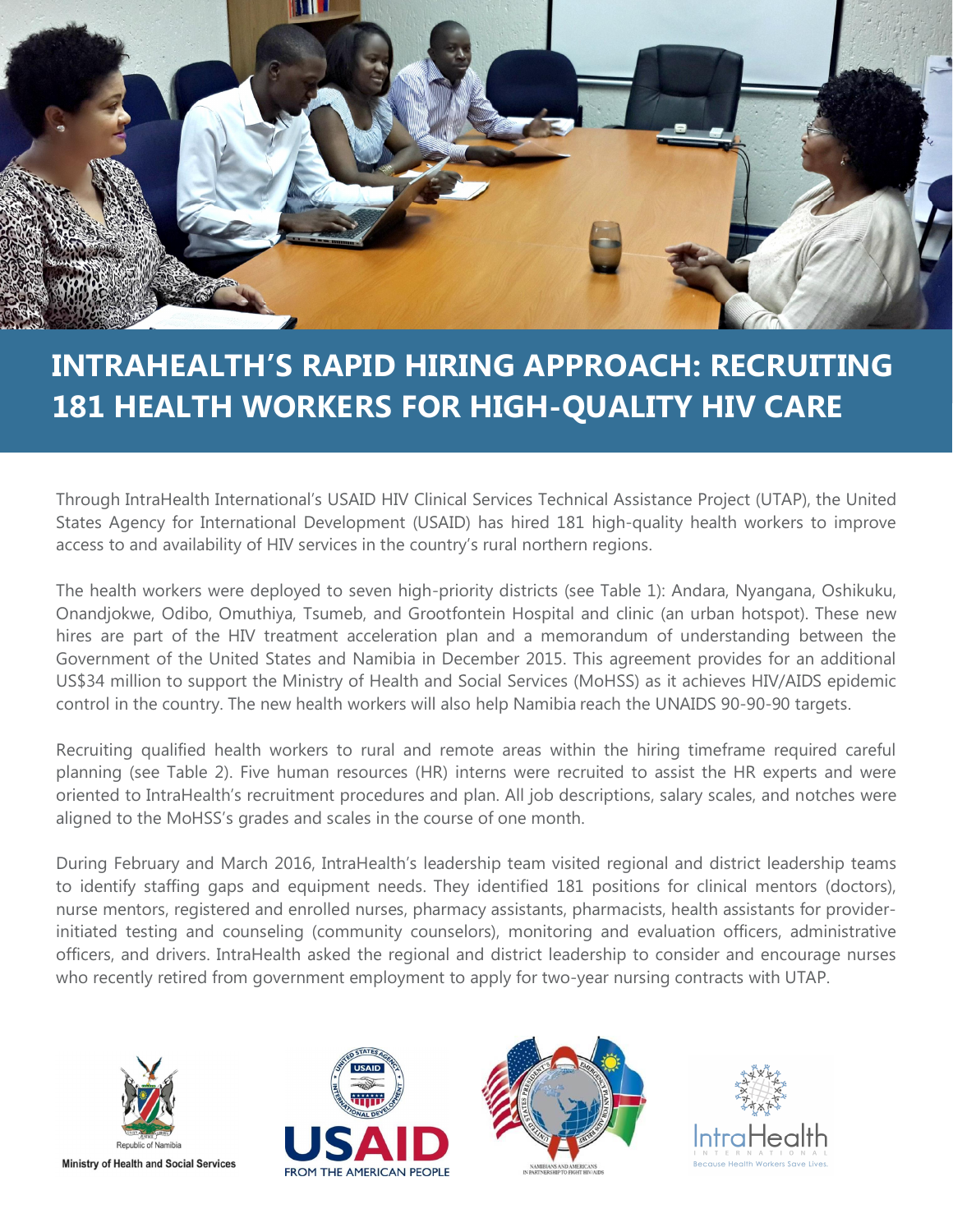### **Table 1: Number of cadres per district**

|                  | Andara    | Nyangana | Oshikuku | Odibo | Onandjokwe | Omuthiya       | Tsumeb                   | Grootfontein | <b>TOTAL</b> |
|------------------|-----------|----------|----------|-------|------------|----------------|--------------------------|--------------|--------------|
| Clinical mentor  |           |          |          |       |            |                |                          |              |              |
| Nurse mentor     |           |          |          |       |            |                |                          |              | 2            |
| Registered       |           |          |          |       |            |                |                          |              |              |
| nurse            | 4         | 6        | 6        | 6     |            | 5              | 6                        | 4            | 44           |
| Enrolled nurse   | 4         | 3        | 8        | 3     |            | 5              | 6                        |              | 36           |
| Pharmacist       |           |          |          |       |            |                |                          |              |              |
| Pharmacist       |           |          |          |       |            |                |                          |              |              |
| assistant        |           |          | ∍        |       |            | и              |                          |              | 13           |
| Health assistant | $\bigcap$ |          | 11       | 4     | 13         | $\overline{4}$ | $\overline{\phantom{0}}$ | 3            | 49           |
| Admin officer    | 3         | 3        | 3        |       | 3          | 2              | C                        |              | 18           |
| M&E officer      |           |          |          |       |            | 1              |                          |              | 3            |
| Driver           |           |          | и        |       | 6          | ₹              | $\overline{2}$           |              | 12           |
| <b>TOTAL</b>     | 15        | 19       | 31       | 16    | 42         | 20             | 27                       | 11           | 181          |

Following this assessment, on March 14, IntraHealth placed adverts in two local newspapers (*The Namibian* and *Republikein*) for the positions. All applicants were asked to send their applications to a specially created email account; applicants without internet access could deliver their applications to the district hospitals in the regions where they were applying. After the closing date (March 28), the districts couriered all applications to the IntraHealth office in Windhoek, where they were reviewed by the HR team.

Over 8,000 applications were received. The HR interns rapidly short-listed candidates according to the required qualifications. Then interviews commenced in the districts. The interview panels included clinical representation from IntraHealth and the MoHSS Primary Health Care department in each district. The initial interview process was completed within one month and the first successful candidates assumed duty on July 01. All successful candidates were entered into IntraHealth's iHRIS software, allowing the MoHSS to track and manage their information over time.

### **Table 2: Overview of rapid hiring timeline**

|                                           | March | April | May | June | July |
|-------------------------------------------|-------|-------|-----|------|------|
| Review job descriptions                   |       |       |     |      |      |
| Advertise positions                       |       |       |     |      |      |
| Recruit HR interns                        |       |       |     |      |      |
| Application closure                       |       |       |     |      |      |
| Orientation of HR interns                 |       |       |     |      |      |
| Shortlisting according to advertised      |       |       |     |      |      |
| qualifications                            |       |       |     |      |      |
| Prepare interview templates for positions |       |       |     |      |      |
| Scheduling of interviews                  |       |       |     |      |      |
| Interview process starts                  |       |       |     |      |      |
| Selection of successful candidates        |       |       |     |      |      |
| First successful candidates assumed duty  |       |       |     |      |      |